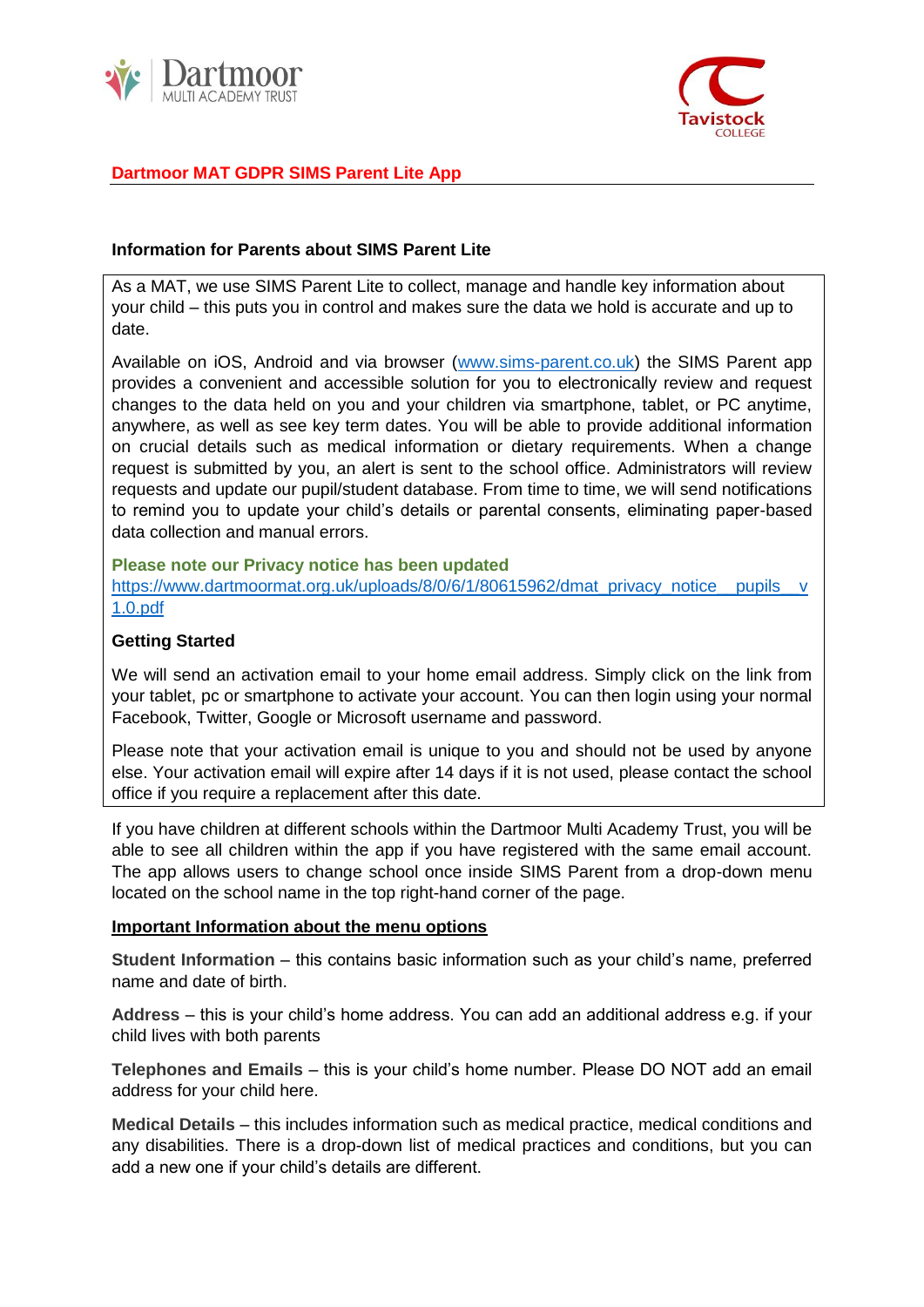



## **Cultural Information** – Please only complete Ethnicity and First Language

Your child's first language is collected for all pupils and records the language as stated by the parent / guardian or child. This information is used for funding. Ethnicity is collected for all pupils and records the ethnicity as stated by the parent / guardian or pupil. It is not ascribed by the school. This helps us plan suitable resource provision for all our pupils. Providing this information is optional.

**Dietary Needs** – please update your child's dietary needs here. For allergies and gluten free needs, these should be supported by a letter from a medical professional.

## *Parental Consent- There a number of fields in this section: please read the following information carefully. Internet access is no longer a parental consent.*

**Biometric Data –** We use pupils' biometric data (fingerprint) as part of an automated biometric recognition system for paying for school dinners instead of paying with cash, or to register library books instead of using a card. We will comply with the requirements of the Protection of Freedoms Act 2012. You have the right to choose not to use the school's biometric system(s). We will provide alternative means of accessing the relevant services for those pupils.

**Emergency Medical Treatment**- we would always aim to contact the parent in the first instance, however in the event of a serious injury or accident or asthma attack, this permission allows us to contact the emergency services or obtain emergency medical treatment e.g from the health centre.

**Internet Access and Use** – As part of our curriculum, pupils have controlled access to the Internet and learn how to use libraries, databases and information sources on a wide variety of topics. To guard against inappropriate material being accessed intentionally or by accident we use a filtered service provided by Schools Broadband which regularly monitors web sites and automatically blocks pupils access to inappropriate materials. We teach pupils the importance of responsible use of the web and e-mail as well as providing basic rules to maintain the privacy of pupils. At all times, pupils must agree to follow the Rules for Responsible Internet Use. For more information on our E Safety Policies and practices please see our E Safety page

#### <http://www.tavistockcollege.org/wp-content/uploads/2016/03/ESafetyICTPolicyDec16.pdf>

**Local Off-Site Visit-** from time to time, teachers may decide to visit a local building or area. Where a visit requires alternative footwear or a drink, we would normally advise you of this through the School Gateway, however, for short-duration, local visits, this consent acts as your permission for your child to participate in the activity.

**Pupil photographs in media-** It's great to celebrate the achievements and hard work of our pupils. Photographic images of pupils used in publicly available media such as web sites, newsletters or the school prospectus and other promotional material will not identify pupils' full names unless parental permission has been given in advance. *No identifying information will be shared (such as personal phone numbers, home addresses, and individual pictures with the pupil's full name.) Class pictures will not identify where individuals are standing and will generally include at least three or more students. If individual pictures are posted of pupils it will not include their name.*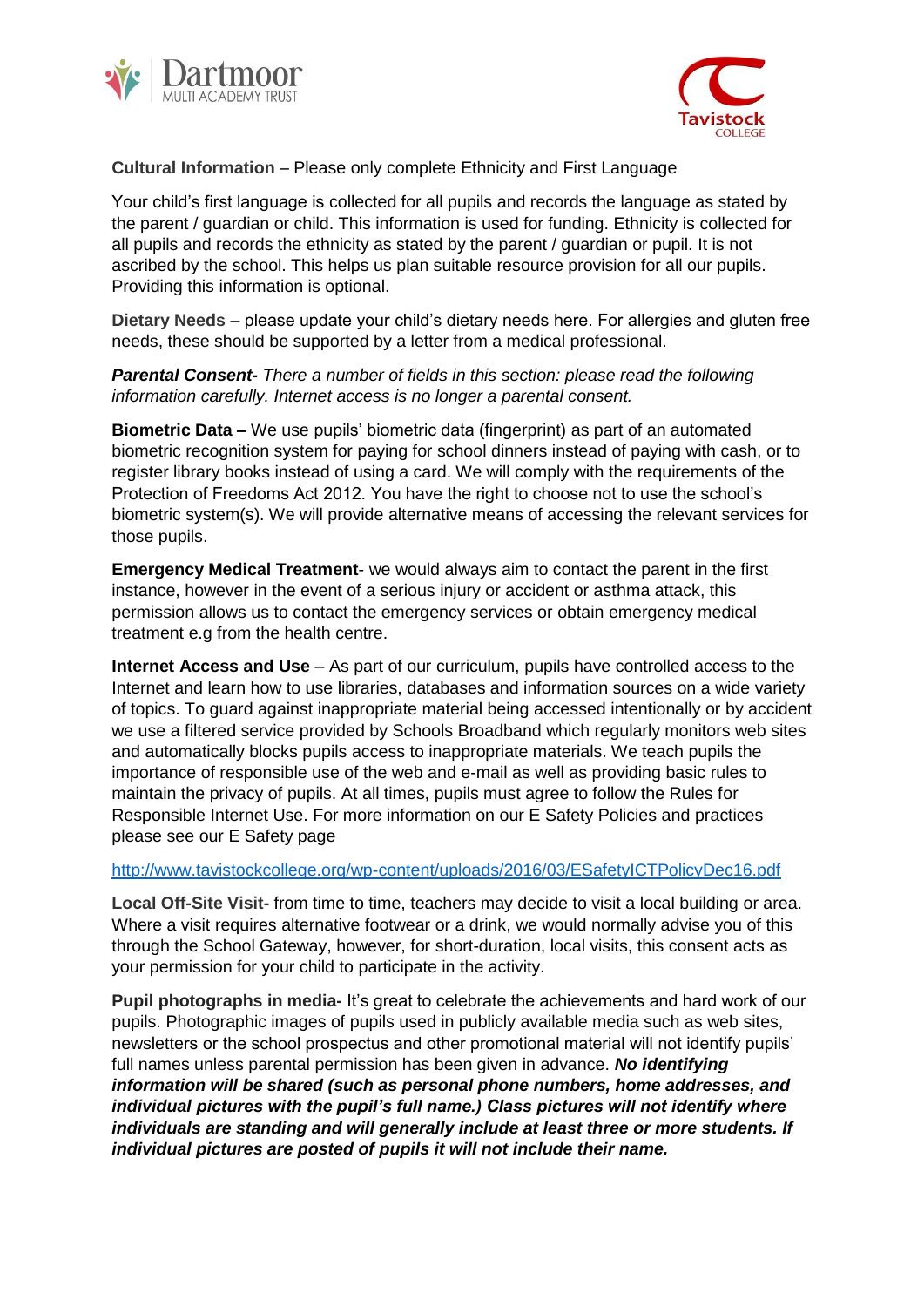



We commission Tempest Photography to take photos of pupils to support teaching and learning and are stored in our student information management systems. You will be offered these photographs for purchase through Tempest. There is no obligation to buy. Tempest do not retain the photographs or use them in any other way. For information about Tempest's Privacy policies please visit [https://www.htempest.co.uk/gdpr.](https://www.htempest.co.uk/gdpr)

**Images / Videos in social media –** We use Facebook and Twitter to promote the school and to publicise events and information. Please note social media platforms can be viewed throughout the world …Please note that social media platforms can be viewed throughout the world and not just in the United Kingdom where UK law applies. In giving your consent you understand that images may be used in printed and electronic form.

**Personal use acceptance** – We recognise the importance of recording treasured moments and memories of children during their education within our school. In many cases when photographs are taken in school capturing educational moments, they provide much pleasure to parents and extended families. We accept, on trust, that all photographs and videos are for personal use and must not be published in local media, social media, or online, without the written consent of school. Photos and videos taken purely for personal use are exempt from the GDPR. Personal use may include: a parent takes a photograph of their child and some friends taking part in the school Sports Day to be put in the family photo album. These images are for personal use and the GDPR does not apply; Grandparents are invited to the school nativity play and wish to video it. These images are for personal use and the GDPR does not apply. By ticking consent, you agree to the above and will strictly adhere to the agreement in full. You also accept that your child may appear of the photographs and videos taken by the parents of other children, whose children are taking part in the same event.

## *Contacts*

Please ensure that the contact information for your child is accurate and up to date. You will be able to see your own Contact Information, Address and Telephone/Email and that of your third-party contacts.

If you do not live at the same address as the other parents/carers with Parental Responsibility, you will **only** be able to see Contact Information (name, Parental responsibility status and contact priority status) for them unless you give us express permission to share your details with them. You will need to contact the school office if you are happy for us to share those details.

You will be able to see Contact Information, Address and Telephone/Email for any third party contacts e.g. Grandma, Neighbour you have previously provided and edit these. If you do not wish those details to be shared please contact the school office.

**Parental Responsibility** – Please ensure that the Parental Responsibility slider bar is set correctly. For a definition of Parental Responsibility, please read the following guidelines. <https://www.gov.uk/parental-rights-responsibilities>.This is usually the mother and father, but would not normally include grandparents, neighbours, friends or other family members.

**Priority Contact** – Where possible, please include **one** Priority 1, and **one** Priority 2 contact. Having multiple priority 1 contacts can be confusing and misleading in the event of an emergency, and we will always contact the next priority person if we cannot reach the first person.